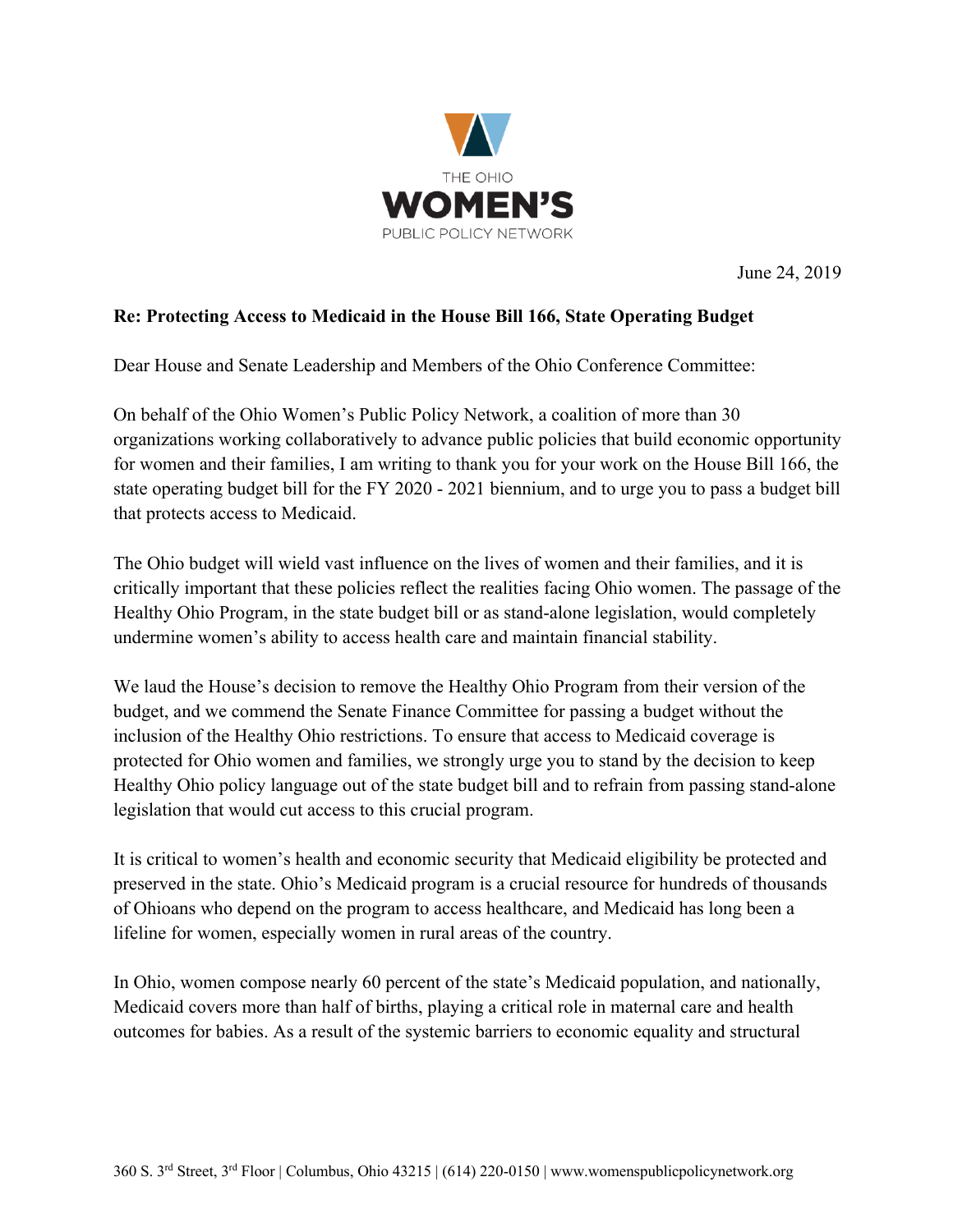racism, women of color make up a disproportionate share of Medicaid enrollees, and they would be disproportionately affected by restrictions to the program.<sup>1</sup>.

The Healthy Ohio Program would institute premiums for Medicaid recipients, pushing those who cannot afford premiums to be transitioned to a less comprehensive Medicaid program that offers inadequate coverage. Under this program, coverage for care such as prescription medications, oxygen, and mental health care would not be provided, among many others. This diminished care provision would have the greatest impact on Ohio's low-income women and families who may be unable to afford the financial burden of the premiums. The loss of coverage would affect preventative care, care for chronic illnesses, and emergency care, exacerbating health disparities.

The last time Ohio attempted to implement Healthy Ohio, it was rejected by the Centers for Medicare and Medicaid Services (CMS), exactly because of the effect the proposed change would have on coverage for low-income Ohioans. Experts estimated that nearly 150,000 recipients would have lost coverage under the previous Healthy Ohio plan. And, because women make up a greater proportion of the state's Medicaid recipients, we fear that women, particularly women of color, would be hit the hardest.

Implementing the Healthy Ohio Program would result in the loss of full, comprehensive Medicaid coverage for many Ohioans. While pregnant women are excluded from the HOP, infant and maternal health are critically connected long before a woman's first obstetrics visit. Overall health of women leads to better health outcomes if and when they have children. Ohio is already struggling with abysmal rates of maternal and infant mortality, and the risk posed to women and children will increase without the stability for health and well-being that Medicaid provides.

Comprehensive health care means that women and children lead healthier, more economically secure lives. Access to primary and preventative care, such as prescription drugs, including insulin, promotes the health and well-being of women, and helps to keep women active in the workforce. Access to Medicaid, health care that is not directly connected to employment, means that women can seek out better employment opportunities, without the fear of losing health insurance. Medicaid provides the necessary support for families' financial security and health, and cutting coverage will leave women and families vulnerable.

The Healthy Ohio Plan imposes a financial burden on low-income families, and it adds complications to the administrative logistics of Medicaid, creating more barriers to care. According to research by Policy Matters Ohio, ten percent of Medicaid recipients have no

<sup>1</sup> "Medicaid: Ensuring Basic Health Care for Millions of Women and Children" *National Partnership for Women & Families,*  2018, http://www.nationalpartnership.org/our-work/resources/health-care/medicaid-ensuringbasic-health-care-for-millions-of-women-and-children.pdf